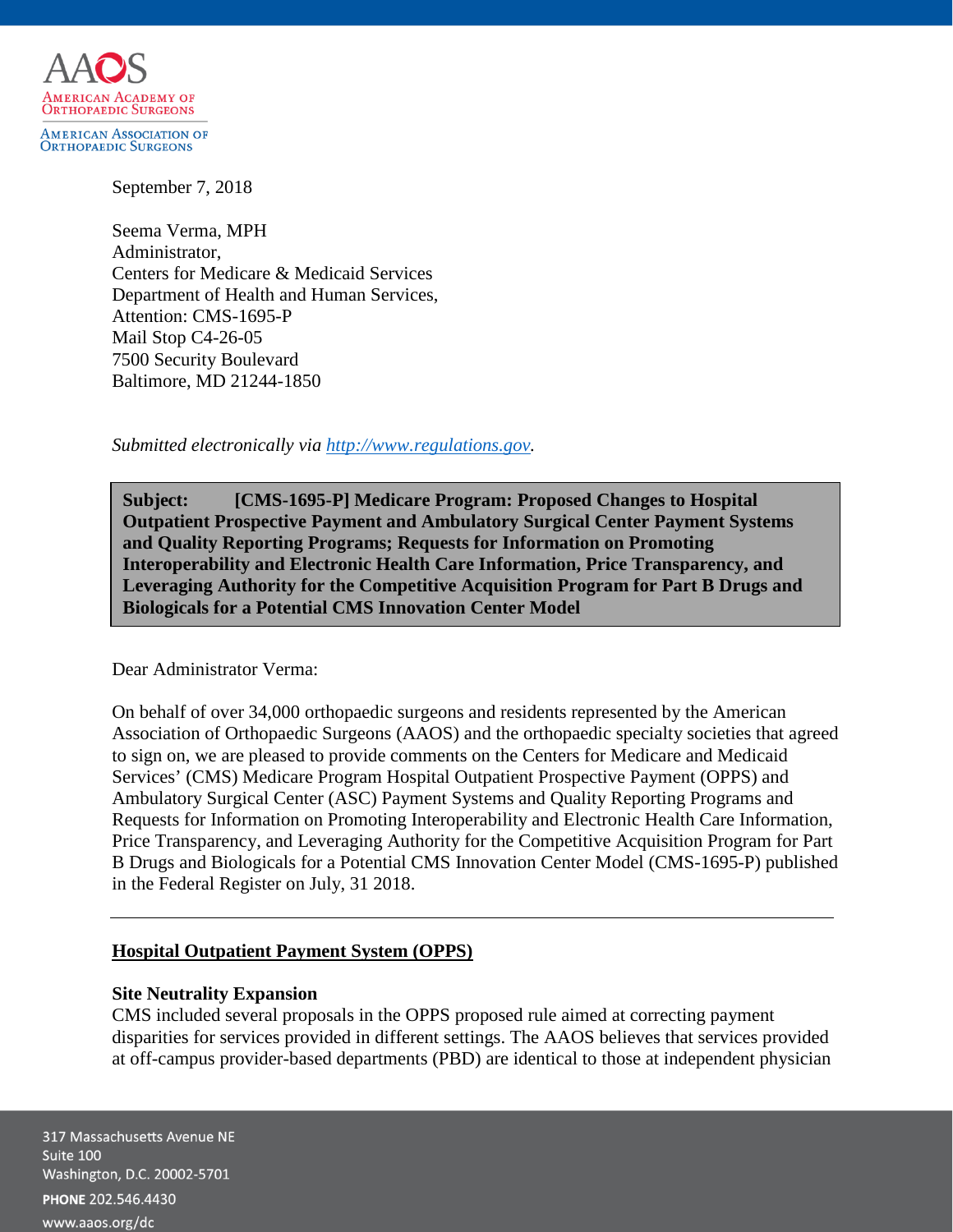practices paid through the physician fee schedule (PFS).

*Method to Control for Unnecessary Increases in the Volume of Outpatient Services* **The AAOS supports the proposal to apply an amount equal to the site-specific PFS payment rate for nonexcepted items and services furnished by a nonexcepted off-campus PBD for the clinic visit service, as described by HCPCS code G0463 by departments that bill the "PO" modifier.** The AAOS believes that all outpatient clinic visits should be paid similarly, regardless of whether the practice is hospital-owned. Should this proposal be finalized, CMS must take steps to control for an unintended alteration in referral patterns. Many hospital systems include on-campus and/or excepted off-campus facilities, as well as nonexcepted off-campus PBDs. Many of those nonexcepted PBDs, which will receive the PFS payment rate, were private practices before their absorption into a larger hospital system. We fear that hospitals would be incentivized to steer patients to higher cost facilities, which could have significant financial ramifications for nonexcepted off-campus PBDs. In addition to increased costs, there is a risk of creating closed networks and decreasing access.

CMS also requested comment on how to expand these changes to include additional items and services paid under the OPPS that may represent unnecessary increases in hospital outpatient department utilization. Hospitals are able to create significant shifts in care delivery that do not necessarily benefit our patients, as we saw with the implementation of the total knee arthroplasty (TKA) policy change. Given the widespread misinterpretation of last year's OPPS rule, many hospitals forced all TKA patients to the outpatient setting, leaving orthopaedic surgeons without alternatives for their patients. The AAOS believes that the selection of appropriate candidates for the outpatient setting should fall to the surgeon. Moreover, the ideal outpatient facility should be determined between the surgeon and patient. Some orthopaedic procedures, such as total shoulder arthroplasty (TSA), can be done safely, efficiently, and for less cost in  $ASCs<sup>1</sup>$  $ASCs<sup>1</sup>$  $ASCs<sup>1</sup>$ . In addition, the AAOS is working on co-branding ASC certifications with The Joint Commission. For this reason, and because of the recent actions of hospitals, the **AAOS recommends concurrently adding to the ASC-covered list any orthopaedic procedure removed from the Medicare inpatient-only (IPO) list.** We urge CMS to consider this direct move of TSA, currently on the IPO (under Medicare), to ASCs rather than via the hospital outpatient departments.

<span id="page-1-0"></span><sup>1</sup> Refer to:

<sup>1.</sup> "Neer Award 2016: Outpatient total shoulder arthroplasty in an ambulatory surgery center is a safe alternative to inpatient total shoulder arthroplasty in a hospital: a matched cohort study," Journal of Shoulder and Elbow Surgery, T. J. Brolin, R. P. Mulligan, F. M. Azar, & T. W. Throckmorton, 26(2), 204-208 (2017).

<sup>2.</sup> "Ambulatory total shoulder arthroplasty: a comprehensive analysis of current trends, complications, readmissions, and costs," The Journal of Bone and Joint Surgery, J. M. Cancienne, S.F. Brockmeier, L.V. Gulotta, D.M. Dines, & B.C. Werner, 99(8), 629-637 (2017).

<sup>3.</sup> "Outpatient total shoulder arthroplasty: a population-based study comparing adverse event and readmission rates to inpatient total shoulder arthroplasty," Journal of Shoulder and Elbow Surgery, T.S. Leroux, B.A. Basques, R.M. Frank, J.W. Griffin, G.P. Nicholson, B.J. Cole, ... & Verma, N. N. 25(11), 1780-1786 (2016).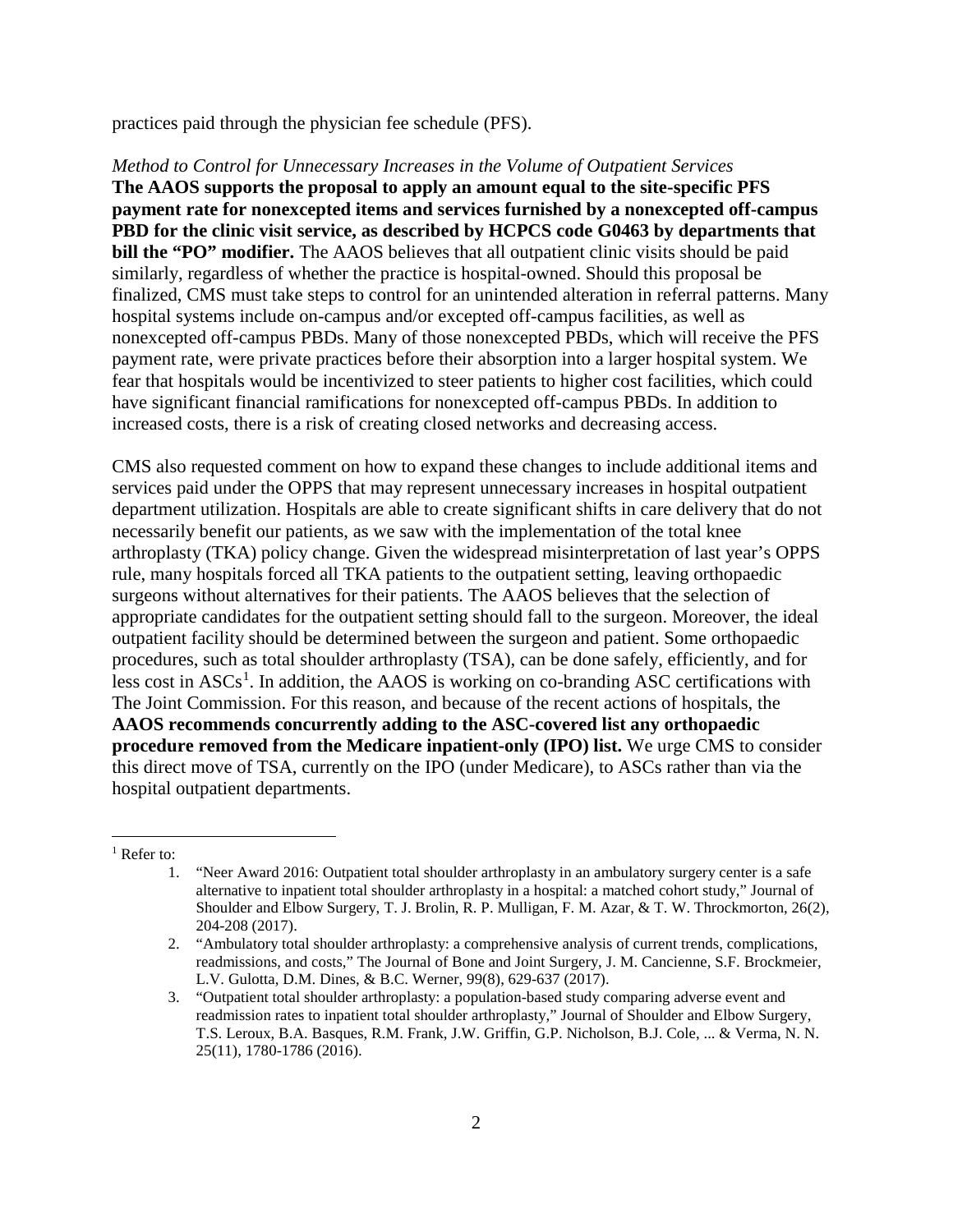### *Expansion of Services at an Off-Campus PBD*

The AAOS commends CMS for efforts to expand the application of site neutral payments to additional items and services. Expansion of services would have an adverse effect on the control of unnecessary utilization of PBDs. **The AAOS supports the proposal to pay excepted off-campus PBDs under the PFS for new services lines.** Additionally, we do not believe that a 12-month baseline period is necessary. A 6-month baseline period would adequately capture any service line initially intended for provision at a PBD.

#### *Payment Changes for Drugs and Biologicals*

## **The AAOS supports the extension of the 340B payment change to non-excepted HOPDs that are paid under the PFS.**

#### **OPPS Ambulatory Payment Classification (APC) Policies**

*Musculoskeletal Procedures (APCs 5111 through 5116)*

The AAOS appreciates efforts to create more granularity surrounding APCs. We do have concerns surrounding the methodology that will be undertaken in this effort. As you know, TKA was removed from the IPO list for 2018. This procedure was assigned to APC 5115. Although CMS intended for this to affect a small number of beneficiaries, Medicare Advantage plans began to unilateral deny inpatient TKA. Discharge planning, care coordination, and durable medical equipment for these procedures performed on the Medicare population require a greater level of intensity in care coordination. We believe that arthroplasty requires significant resource use that satisfies requirements for a higher APC. Should an additional level be created between APC 5115 and 5116, we expect that **TKA and any future arthroplasty procedures removed from the IPO list would warrant assignment to the higher APC level**. This applies to all procedures recommended by the AAOS through the 2018 OPPS rulemaking (i.e., shoulder, ankle, and hip arthroplasty).

#### **Request for Progress on Education Initiatives on TKA Policy Change**

As we briefly mentioned above, since January 1, 2018, when TKA came off the IPO list, hospital systems and Medicare Advantage plans misinterpreted this policy change. Hospitals have required TKA cases to be initially booked as outpatient and MA plans are, by default, denying inpatient authorization. This has led to confusion, increased burden, and, potentially, a negative impact on patient safety and outcomes. Over the last several months, AAOS and American Association of Hip and Knee Surgeons (AAHKS) have worked continuously with various CMS teams to communicate these issues and work towards a solution. We have met with your staff several times and have provided all requested materials, including peer-reviewed articles on TKA setting of care, patient outcomes, clinical practice guidelines, inpatient definition for arthroplasties, and nationally representative data on health system response to this policy. We are deeply appreciative of the efforts of the staff at the CMS Center for Medicare and at the Center for Clinical Standards and Quality to develop educational materials and webinars clarifying this CMS policy change. However, there has been considerable delay in coordination among various CMS policy and quality teams. In fact, a recent AAHKS survey confirmed that 60 percent of their members continue to encounter forced outpatient TKAs at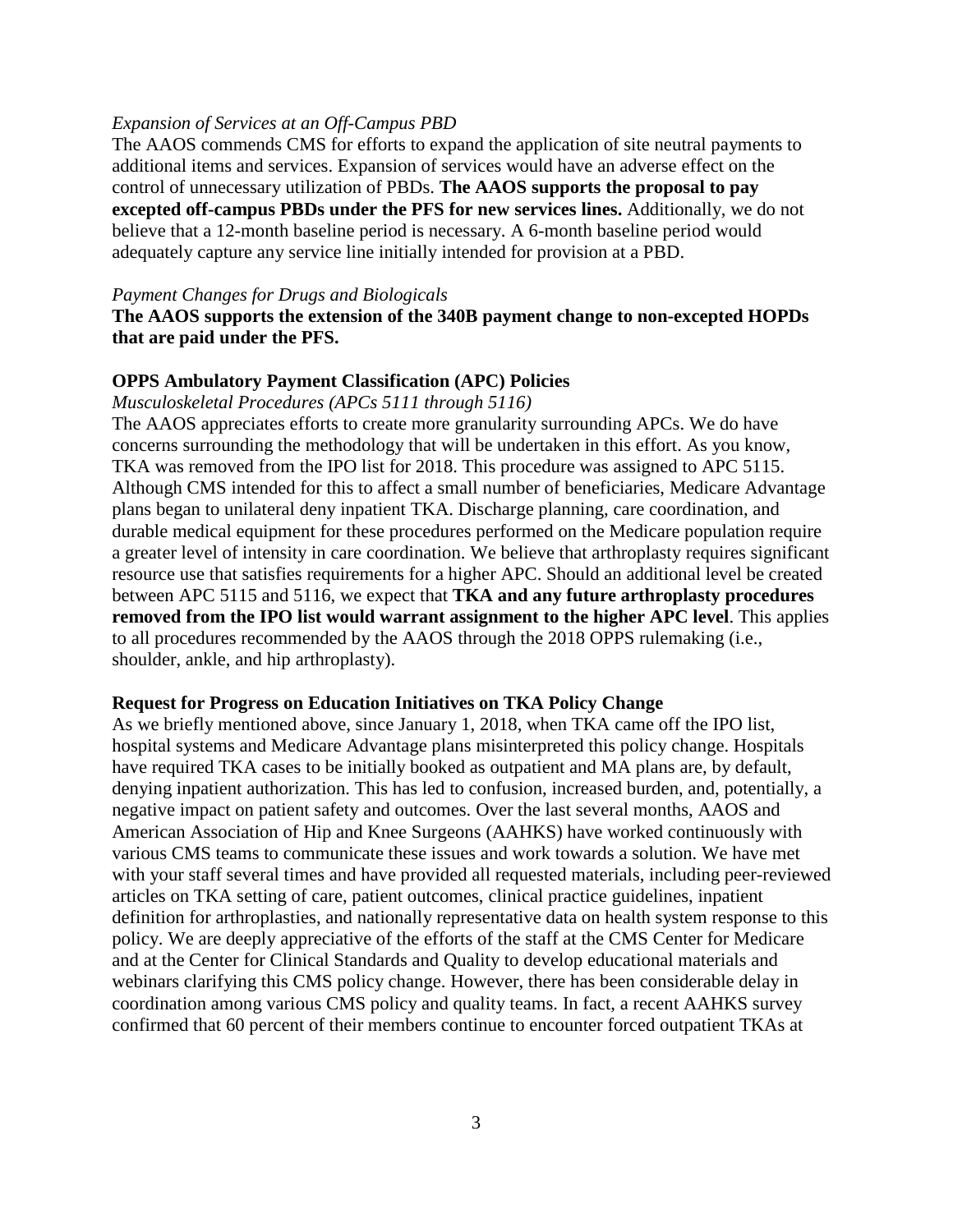their institutions[2](#page-3-0) . **We urgently request that you and your leadership team provide guidance and necessary approvals on these efforts.**

## **Ambulatory Surgical Center (ASC) Payment System**

## **ASC Payment Methodology**

**The AAOS commends CMS for the proposal to use the hospital market basket to update the ASC payment system.** The Consumer Price Index for All Urban Consumers (CPI-U) is not a good indicator of costs of goods affecting ASCs. The use of the CPI-U methodology results in a more volatile update factor that does not accurately predict ASC costs. ASC and HOPD rates continue to diverge under different update methodologies. The gap between the two payment systems is creating financial incentives to use the HOPD rather than the ASC setting. This is an opportunity to promote payment parity across sites of service.

We agree that the proposal to apply the additional 0.75 hospital adjustment would work against the goals of applying the hospital market basket to the payment update. It counters efforts to further curb unnecessary utilization of higher cost sites of service.

## **Device-Intensive Procedure Criteria**

The AAOS supports the proposal to allow procedures that involve single-use devices to qualify as device-intensive procedures, regardless of whether they stay in the body at the end of the procedure. **The AAOS also agrees that the proposal to lower the device offset percentage threshold from 40 percent to 30 percent will help ensure more appropriate payment.** Allowing a greater number of procedures to qualify as device-intensive will encourage the provision of these services in the ASC setting.

### **Review of Recently-Added Procedures to the ASC Covered Procedures List (CPL)**

The AAOS maintains that the safety of our patients is our greatest priority. Any action required to ensure the safe provision of services is fully supported. We agree that review of procedures being performed in the outpatient setting should be undertaken periodically. The proposal to review data for procedures added to the ASC CPL is reasonable in the early years of a new setting. However, **performance year 2018 may be too soon to retrieve sufficient data on procedures added to the CPL in 2017.** The move to the ASC setting is not likely to be instantaneous. Therefore, procedures added to the CPL in the previous year may not have a meaningful number of procedures for proper evaluation. When there is a small sample size, a single adverse event will significantly skew data, inappropriately branding a procedure as unsafe. We would expect full transparency of any methodology undertaken and resultant analytics. ASCs and other stakeholders must be able to review and offer alternative data and metrics before any action is taken that would alter the CPL.

### **Separate Payment for Non-Opioid Pain Management Treatments**

<span id="page-3-0"></span> <sup>2</sup> "Unintended Impact of the Removal of Total Knee Arthroplasty from the Center for Medicare and Medicaid Services Inpatient Only List," Yates AJ, Kerr J, Della Valle CJ, Huddleston JI, Froimson MI, [Forthcoming in Journal of Arthroplasty].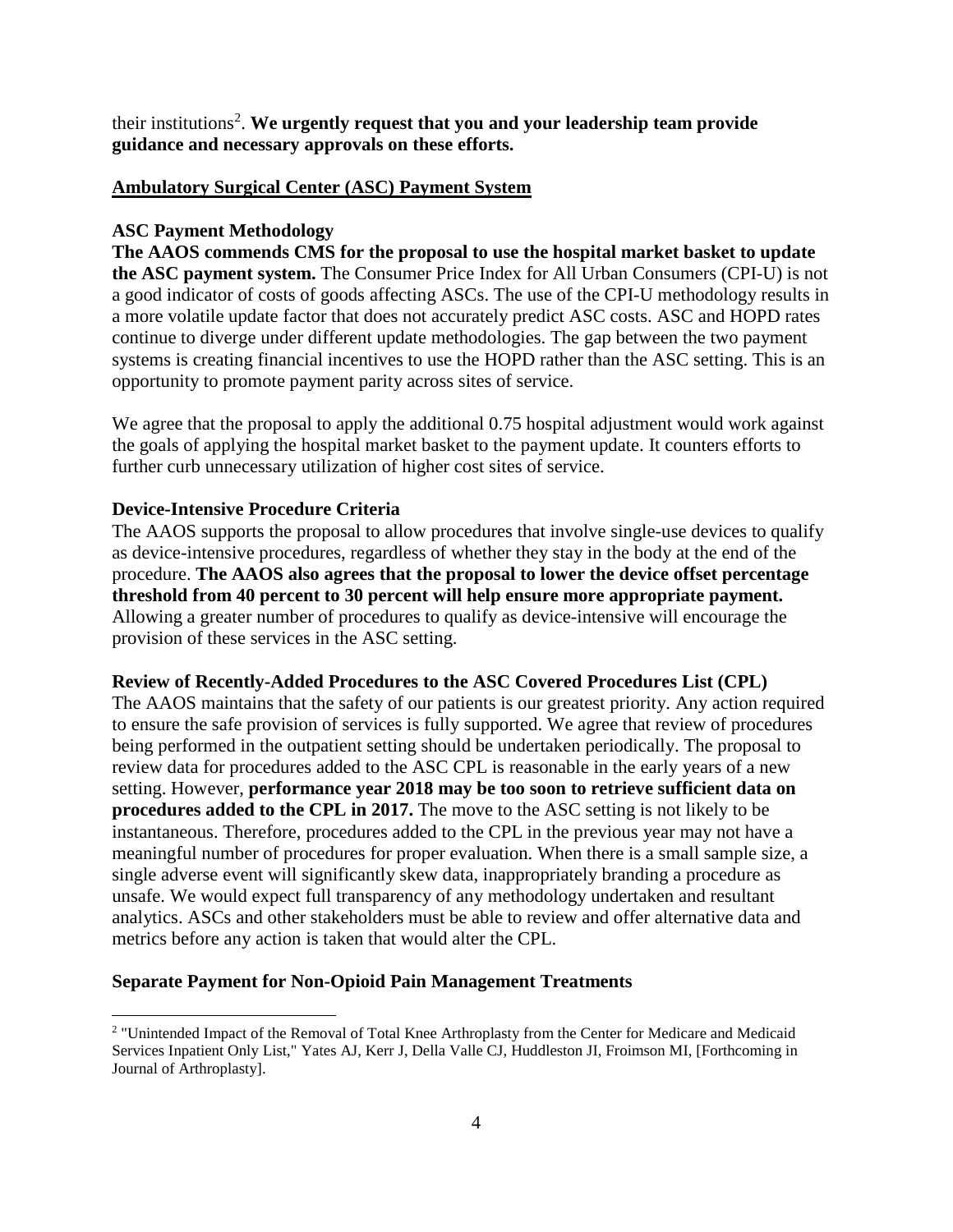**The AAOS supports incentives to increase the availability of non-opioid alternatives for pain management.** For example, there has been some success with intravenous acetaminophen, as an alternative to opioids, but high cost may limit its use. Also, we greatly encourage other effective forms of pain management, such as regional nerve blocks, icing wraps, transcutaneous stimulators, and topical analgesics.

# **Request for Information on Promoting Interoperability and Electronic Healthcare Information Exchange through Possible Revisions to the CMS Patient Health and Safety Requirements for Hospitals and Other Medicare- and Medicaid-Participating Providers and Suppliers**

As it has in the past, the AAOS strongly supports the development of interoperability standards for all Electronic Health Records (EHR). We also support the development of appropriate standards for meaningful use of electronic health records by government agencies and private carriers which balance the needs of patients and their families, physicians and their staff, and regulators. We believe these standards should be collaboratively developed by physicians through their professional organizations in cooperation with government agencies. The process should emphasize the requirements for the highest level of quality patient care while recognizing the limits and clinical specialty focus of physicians who use the systems.

# *If CMS were to propose a new CoP/CfC/RfP standard to require electronic exchange of medically necessary information, would this help to reduce information blocking as defined in section 4004 of the 21st Century Cures Act?*

As CMS continues to implement the requirements of MACRA, the 21st Century Cures Act, and other regulatory policy goals, the AAOS encourages it to closely align the standards of each program to avoid confusing and inconsistent regulatory requirements that will only make compliance more costly and difficult for all providers, but particularly those in small, solo, and rural settings.

The AAOS continues to support differentiated payments in which bonuses might be paid to incentivize health IT adoption. We also encourage CMS to pursue the regulatory avenues available to stimulate greater interoperability. However, revising CMS's conditions of participation (CoP), conditions for coverage (CfC), or requirements for participation (RfP) will not overcome the significant challenge posed by information blocking alone. Imposing a blanket requirement that does not take into account the differential leverage between various stakeholders would not solve the underlying problem.

As the Office of the National Coordinator explained in its 2015 report to Congress on the subject, providers often have less power to solve this particular obstacle to interoperability. "Having made these investments, providers may be financially and otherwise unable to switch to superior technologies that offer greater interoperability, health information exchange capabilities, and other features. These switching costs make it easier for developers to engage in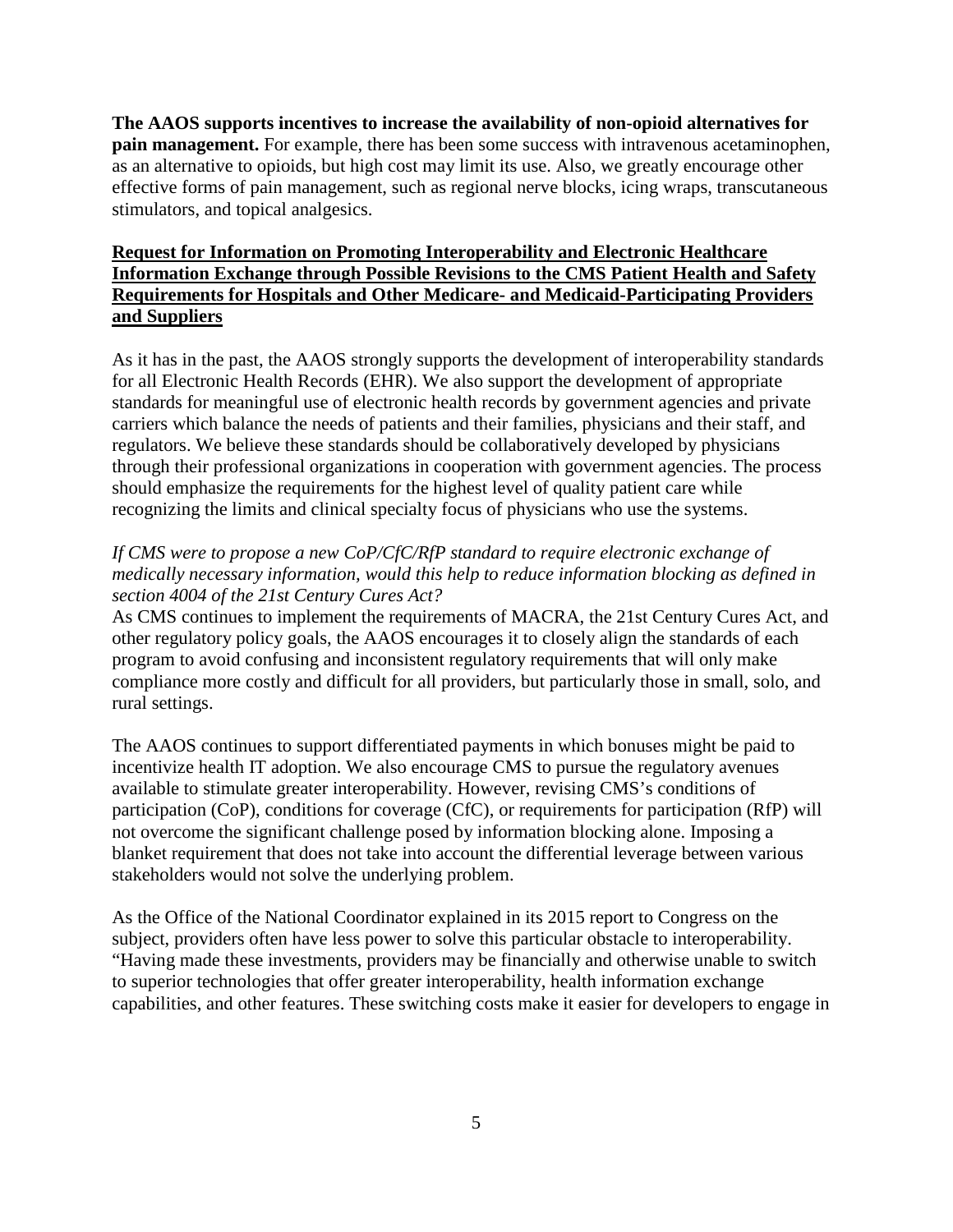information blocking without losing existing customers."[3](#page-5-0) The AAOS believes any solution should target intransigent developers but also recognize the cost burden of certain requirements, particularly for small private practitioners, and for practitioners in rural areas.

# **Request for Information on Price Transparency: Improving Beneficiary Access to Provider and Supplier Charge Information:**

*What types of information would be most beneficial to patients, how can hospitals best enable patients to use charge and cost information in their decision-making, and how can CMS and providers help third parties create patient-friendly interfaces with these data?* The AAOS shares CMS' concern that patients face unwarranted challenges due to insufficient price transparency. As MACRA envisioned, healthcare in the United States should be oriented toward delivery of high quality and value-based care. Giving patients more information on their healthcare is an important step toward that goal. Yet transparency alone – and relying on the patient to make those decisions alone – will never be enough in the absence of comprehensive work from all stakeholders to move toward value-based care. Relatedly, providing pricing information alone does not help patients understand that information nor does it consider other measures of patient satisfaction. Equally important is preserving the value of physicians' services for their patients.

One complication to providing greater transparency in healthcare pricing is the unique nature of assessing the quality of healthcare services for many patients. In fact, a study in the New England Journal of Medicine has explained that, "Timely and salient comparative quality information is often unavailable, so patients may rely on cost as a proxy for quality. The belief that higher-cost care must be better is so strongly held that higher price tags have been shown to improve patients' responses to treatments through the placebo effect."[4](#page-5-1) CMS' movement toward rewarding quality care should not be superseded by hasty price transparency solutions.

Studies have repeatedly demonstrated that simply providing price transparency tools to patients have had mixed results.<sup>[5](#page-5-2)</sup> According to one study, "Price transparency tools may result in lower prices for a selected set of services, but the tools have little impact on overall spending because of the small percentage of people who use them."<sup>[6](#page-5-3)</sup> In addition to the limited use of these tools,

<span id="page-5-0"></span> <sup>3</sup> "Report on Health Information Blocking," Office of the National Coordinator (April 2015), p. 23,

<span id="page-5-1"></span>https://www.healthit.gov/sites/default/files/reports/info\_blocking\_040915.pdf.<br><sup>4</sup> "Increased Price Transparency in Health Care — Challenges and Potential Effects," The New England Journal of Medicine, Anna D. Sinaiko, PhD, et. al., 891-894 (March 2011).

<span id="page-5-2"></span><sup>5</sup> "Would Greater Transparency And Uniformity Of Health Care Prices Benefit Poor Patients?" Margaret K. Kyle and David B. Ridley, Health Affairs, 1384–1391 (October 2007); "Examining A Health Care Price Transparency Tool: Who Uses It, And How They Shop For Care," Anna D. Sinaiko and Meredith B. Rosenthal, Health Affairs, 35:4 (April 2016).

<span id="page-5-3"></span><sup>6</sup> "Offering A Price Transparency Tool Did Not Reduce Overall Spending Among California Public Employees And Retirees," Health Affairs, Sunita Desai, et. al., 1401–1407 (August 2017).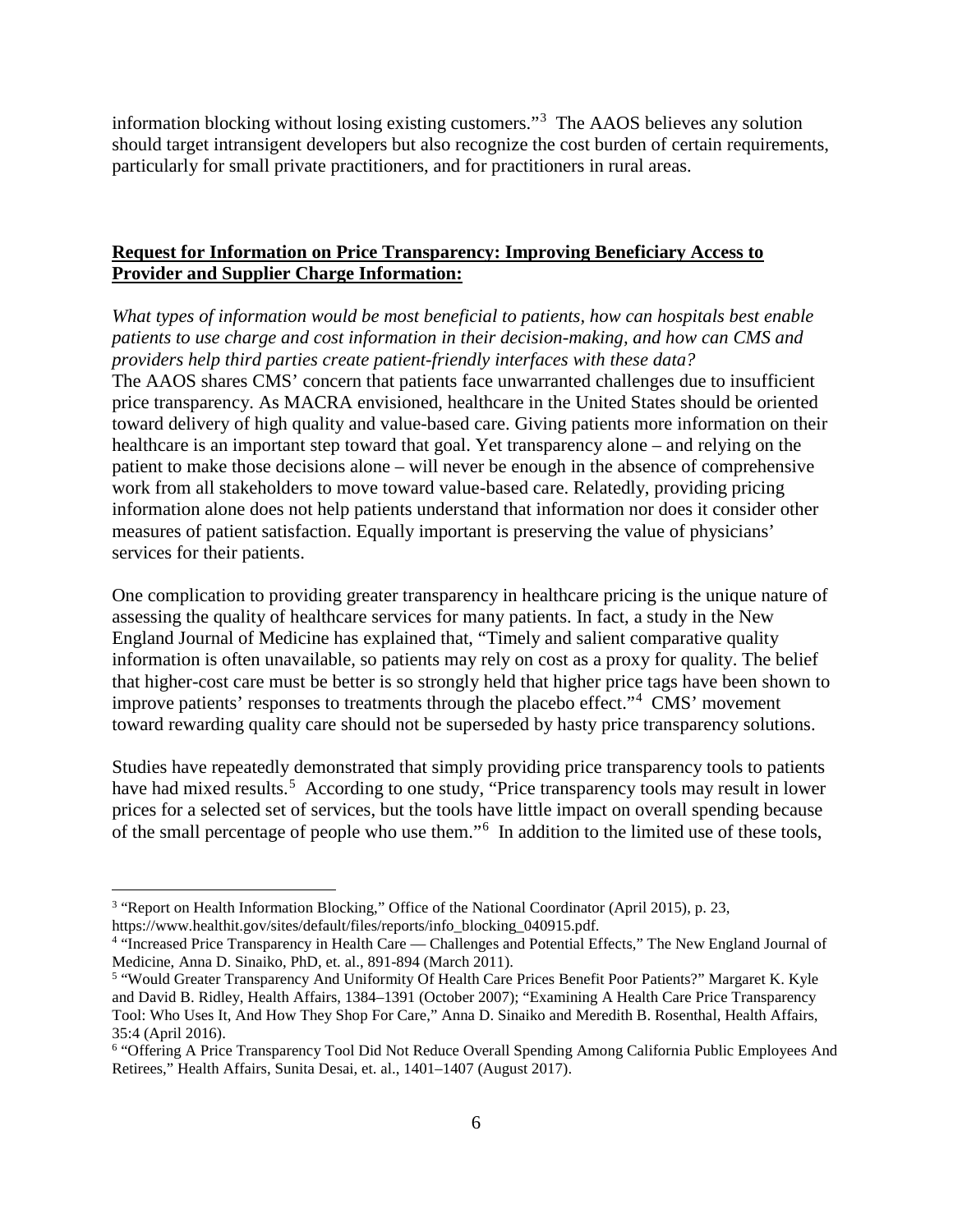patients are also often unwilling to switch providers,<sup>[7](#page-6-0)</sup> and "[u]sing price transparency websites to choose providers is complicated for patients, given the wide array of services a person can receive and the complexity of billing and navigating different types of out-of-pocket spending (that is, deductibles, coinsurance, and copays). $8$ 

Giving patients access to median Medicare costs at a given hospital for a particular procedure would allow this information to be accessible in a single online repository. CMS already has access to this information and could provide sufficient clarity to inquiring patients about their expected portion of the estimated, median cost.

*Should health care providers be required to inform patients how much their out-of- pocket costs for a service will be before those patients are furnished that service? What can be done to better inform patients of these obligations? Should health care providers play any role in helping to inform patients of what their out-of- pocket obligations will be?* The AAOS would like to highlight another impairment to full transparency. Many physicians have multiple contracts with carriers where the actual price for a procedure is unknown as carriers will only supply the surgeon with a sample of the twenty most common procedures. In these circumstances, many surgeons do not actually know what price will be paid for a specific procedure for a specific patient's health plan. This arrangement is by some carriers' design so that one surgeon group does not know what another is being paid in a specific region, and it can serve to prevent price-setting. AAOS asks CMS to remain cognizant of such gaps in providers' price knowledge as it works to craft solutions, and recognize the need for an all-inclusive plan that involves participation by all stakeholders.

*How should we define "standard charges" in provider and supplier settings?* Payers, including CMS, represent the best resource for patients seeking information about their individual costs. CMS should define this term as the usual and customary charges of providers in the geographic area before the application of any discounts.

Thank you for your time and consideration of the American Association of Orthopaedic Surgeons' suggestions. We commend CMS on its continued efforts to improve care quality and access. If you have any questions on our comments, please do not hesitate to contact William Shaffer, MD, AAOS Medical Director by email at [shaffer@aaos.org.](mailto:shaffer@aaos.org)

Sincerely,

David Hurrey MA

David A. Halsey, MD

<span id="page-6-0"></span> <sup>7</sup> "Americans Support Price Shopping For Health Care, But Few Actually Seek Out Price Information," Ateev

Mehrotra, et. al., Health Affairs, 1392–1400 (August 2017).

<span id="page-6-1"></span><sup>8</sup> Desai (August 2017).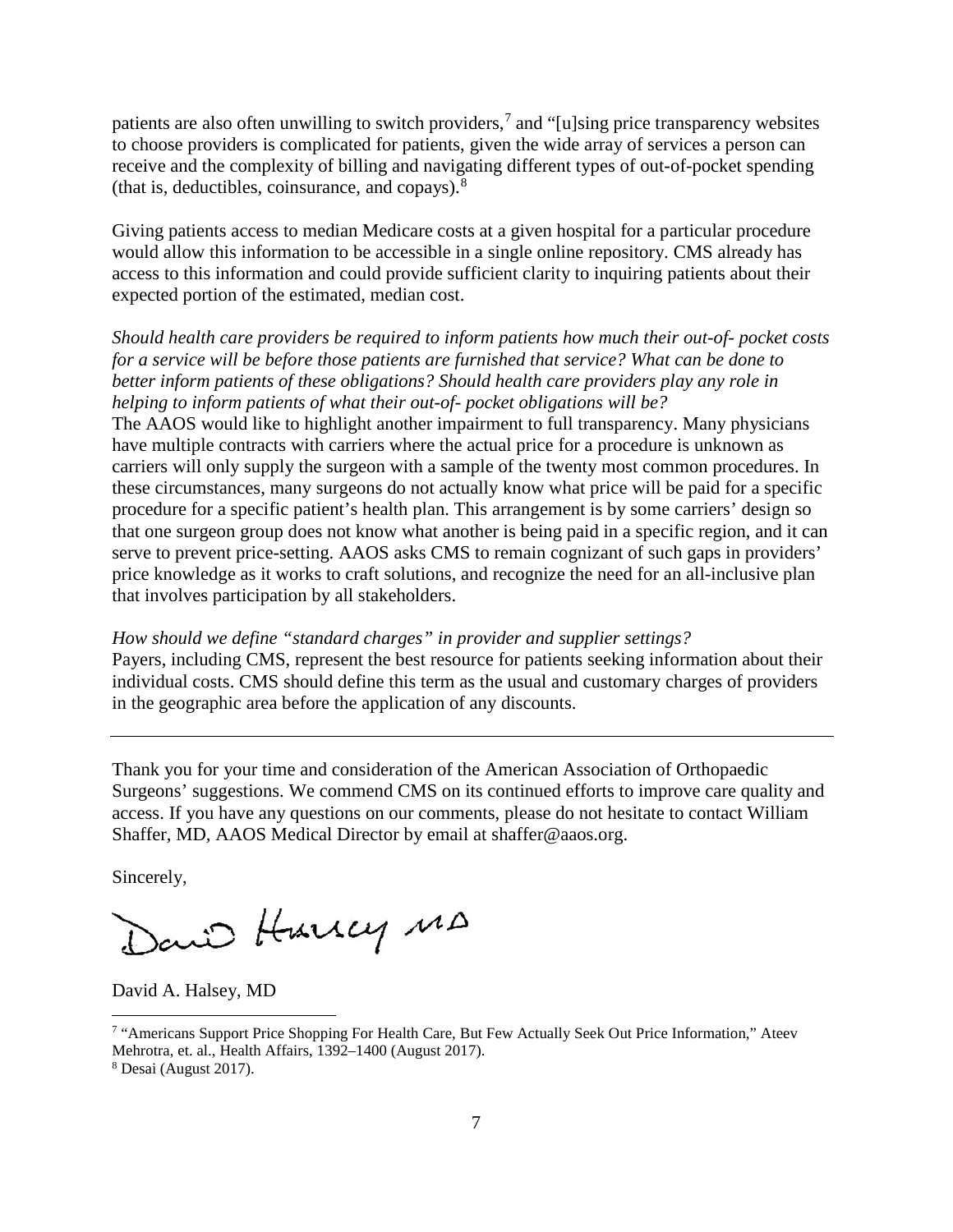#### President, AAOS

Cc: Kristy L. Weber, MD, First Vice-President, AAOS Joseph A. Bosco, III, Second Vice-President, AAOS Thomas E. Arend, Jr., Esq., CAE, CEO, AAOS William O. Shaffer, MD, Medical Director, AAOS

This letter has received sign-on from the following orthopaedic specialty societies:

Alabama Orthopaedic Society American Association of Hip and Knee Surgeons (AAHKS) American Orthopaedic Foot and Ankle Society (AOFAS) American Orthopaedic Society for Sports Medicine (AOSSM) American Shoulder and Elbow Surgeons (ASES) American Society for Surgery of the Hand (ASSH) American Spinal Injury Association (ASIA) Arthroscopy Association of North America (AANA) California Orthopaedic Association Cervical Spine Research Society (CSRS) Connecticut Orthopaedic Society Florida Orthopaedic Society J. Robert Gladden Orthopaedic Society (JRGOS) Limb Lengthening and Reconstruction Society (LLRS) Louisiana Orthopaedic Association Maryland Orthopaedic Association Massachusetts Orthopaedic Association Michigan Orthopaedic Society Musculoskeletal Infection Society (MSIS) North American Spine Society (NASS) North Dakota Orthopaedic Association Oregon Orthopaedic Association Orthopaedic Trauma Association (OTA) Pediatric Orthopaedic Society of North America (POSNA) Pennsylvania Orthopaedic Society Rhode Island Orthopaedic Society Ruth Jackson Orthopaedic Society (RJOS) Scoliosis Research Society (SRS) South Carolina Orthopaedic Association Tennessee Orthopaedic Association Texas Orthopaedic Association Utah Orthopaedic Society Virginia Orthopaedic Society American Alliance of Orthopaedic Executives (AAOE)